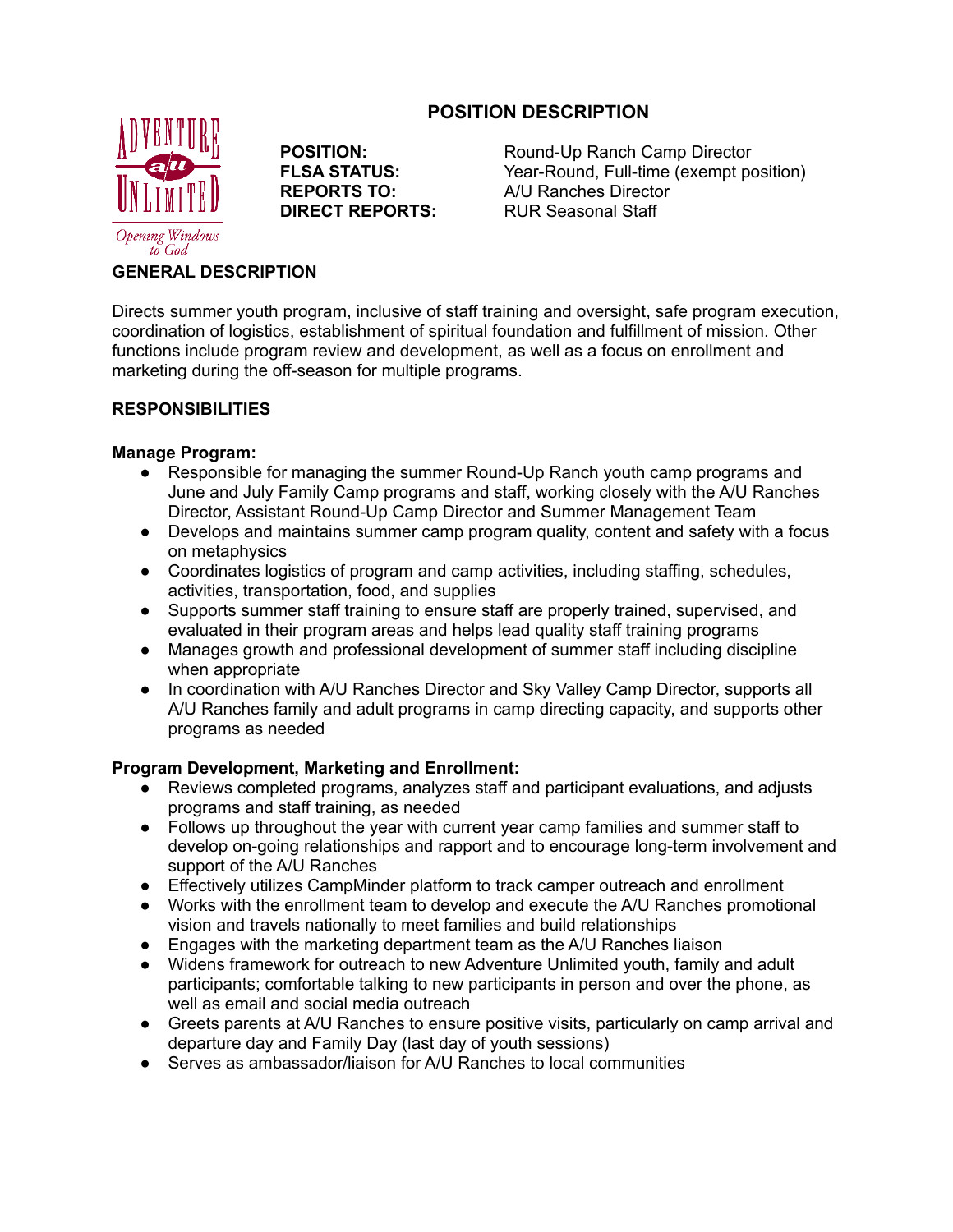## **Administrative:**

- Works with A/U Ranches Director and Sky Valley Camp Director to recruit, interview and hire seasonal and contract staff
- Prepares and tracks necessary documents for summer camp programs, including hiring/enrollment documents, instruction certifications, staff handbooks, special-needs forms, program evaluations and other paperwork as needed
- Manages program permits including rafting (AHRA), US Forest Service and Bureau of Land Management including obtaining annual permits and submitting end of season reports
- Aids development and maintenance of efficient, effective administrative systems for camp programs

## **QUALIFICATIONS**

## **Vision, Love and Dedication to Adventure Unlimited and Christian Science:**

- Prays daily in support of Adventure Unlimited, its programs and activities
- Understands and supports the true purpose of the A/U Ranches for summer and adult camps, providing a spiritual atmosphere and activities through which Christian Scientists and their family and friends of all faiths can recognize the practical effectiveness of CS and deepen their relationship to God
- Creates and supports a community atmosphere where all participants and staff feel loved and valued
- Working knowledge of, or experience in, A/U Ranches program and/or other youth camp programming
- Personally adheres to high standards which nurture a healing, Christian Science atmosphere
- Actively contributes to the A/U Community Atmosphere and upholds Code of Conduct as outlined in Employee Handbook and sets an example for campers and staff
- Member of both The Mother Church and active CS branch; class instructed preferred

## **General:**

- Committed to Christian Science camp experiences
- Enjoys working with children and participants of all ages and able to inspire enthusiasm and vision
- Have experience with managing and training staff
- Excellent communication and organization skills; possess excellent public speaking skills
- Have experience with budget management
- Well-developed sense of humor and equanimity
- Willing to live immersed in the camp environment mid-May thru end of August and travel on behalf of Adventure Unlimited
- If working remotely, willing to travel to the A/U Ranches multiple times throughout the year
- Strong computer skills including Slack, Google suite and document collaboration
- B.A. degree or greater, with management and leadership experience
- Youth program operations, camp or outdoor leadership experience
- Experience (personal or as guide) in one or more outdoor adventure activities: mountaineering, whitewater rafting, high ropes, horsemanship, mountain biking preferred

## **Benefits:**

This is a full-time, exempt, benefits eligible position with a hiring range of \$45,000-\$56,500. As detailed in the employee handbook, this position includes dental, vision, health, with an